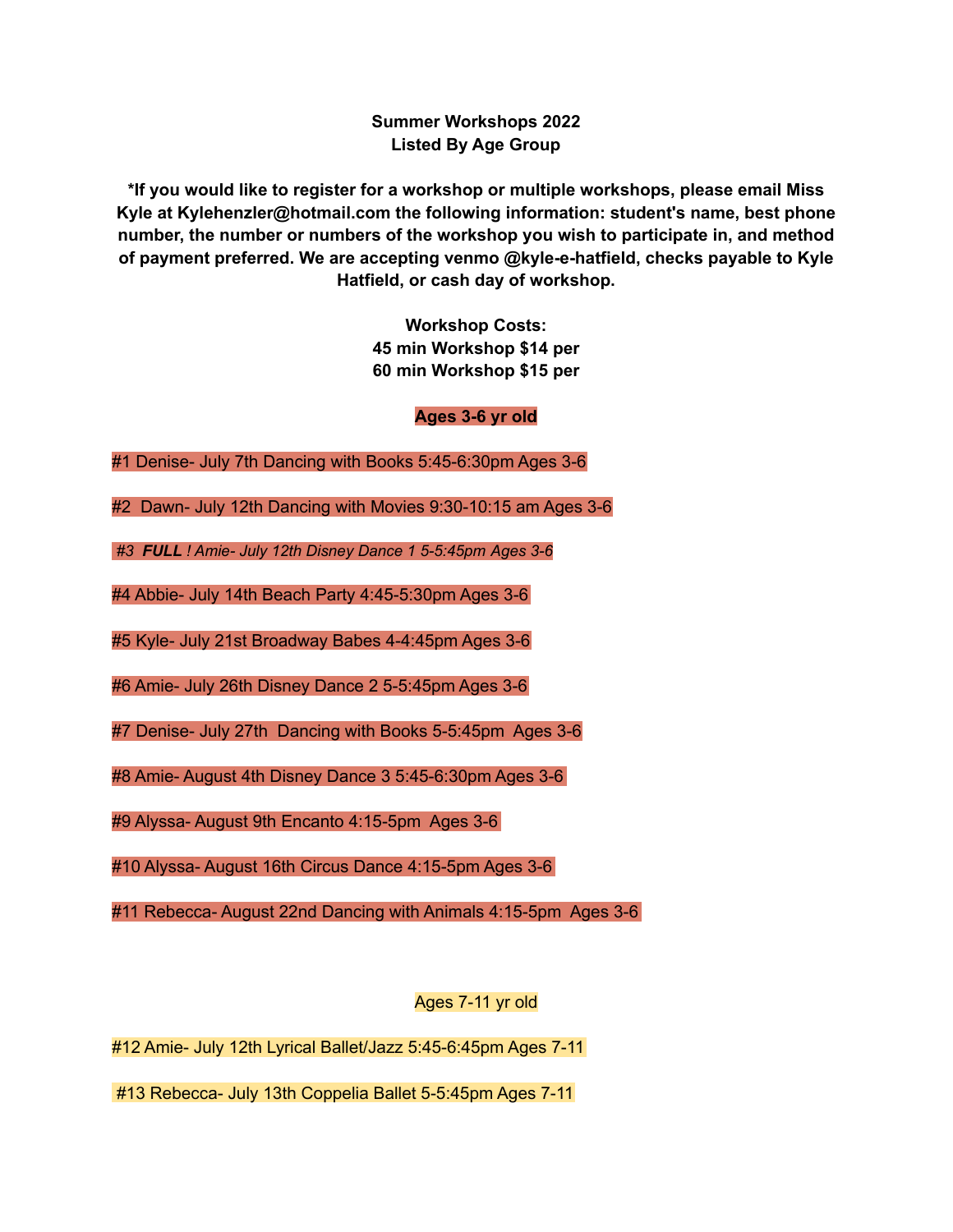#14 Rebecca- July 20th Broadway 5-5:45pm Ages 7-11

#15 Kyle- July 21st Hip Hop 4:45-5:30pm Ages 7-11

#16 Amie- July 26th Jazz and Tap 5:45-6:30pm Ages 7-11

#17 Rebecca- August 11th Lyrical 5:30-6:30pm Ages 7-11

## Ages 5-10 yr old

#19 Samantha- July 15th Glow Hip Hop 4:15-5pm Ages 5-7

#20 Jaimie- July 25th Acrobatics 5:30-6:30pm Ages 5-10

#21 Samantha- August 5th Glow Hip Hop 2 4:15-5pm Ages 5-7

## Ages 12 and Up

#22 Rebecca- July 7th Pointe Work 7:30-8:15 Ages 12 +

#23 Rebecca- July 13th Turning Technique 5:45-6:45pm Ages 12 +

#24 Kyle- July 14th Afro Caribbean Dance & Bollywood Dance 5:30-6:30pm Ages 12 +

#25 Jaimie- July 18th BarrreFlow 5:30-6:30pm Ages 12 +

#26 Rebecca- July 20th Leaping Technique 5:45-6:45pm Ages 12 +

#27 Kyle- July 21st Hip Hop 5:30-6:30pm Ages 12 +

#29 Denise- July 27th Choreography 5:45-6:45pm Ages 12 +

#30 Denise- July 27th Tap 6:45-7:45pm Ages 12 +

#31 Jaimie- August 1st Yoga 5:30-6:30 Ages 12 +

#32 Rebecca- August 3rd Partnering 5-6pm Ages 12+

#33 Rebecca- August 3rd Jazz/Ballet 6-7pm Ages 12+